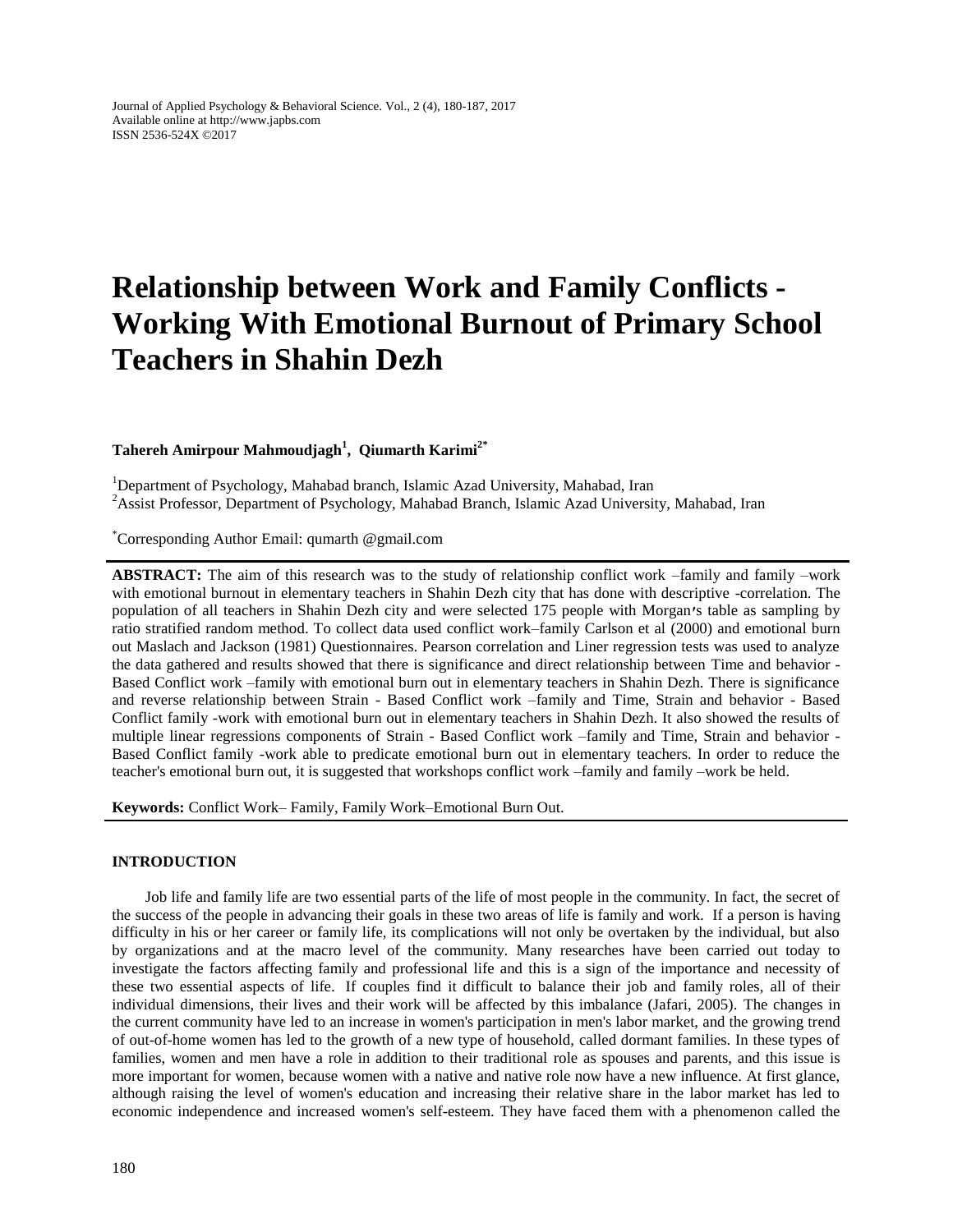conflict of work-family and work-life (Maleki et al., 2014). The incompatibility and conflict between these two domains often lead to disastrous consequences for the individual, family, organization and society (Bagherian Fazel et al., 2012). Family conflict is a kind of conflict between the role in which a person feels inconsistencies between demands for family roles and their work demands (Mahdad, 2014). And work-family conflict is a kind of friction between roles, in which the pressures deriving from the domain of work and family are in some ways opposite and incompatible (Greenhous & Beutell, 1985). In general, family labor conflict is equally important for individuals and organizations, Because conflicts for individuals as the main source of stress have been associated with negative outcomes such as increasing the risks to the health of both parents, poor performance of parental and spousal duties, malnutrition, reducing life satisfaction and low mental health, and for organizations with a decrease in productivity, Increasing employee latency and absenteeism will be lowered by the increase in withdrawal from work and job and organizational commitment (Fatehizadeh et al., 2007).

In Vilakazi (2005), men showed a higher score in personal infertility and women in emotional analysis and depersonalization. In a research study, Salguero et al (2010) concluded that women showed a higher score than men in work-family conflict and job dissatisfaction. Green House and Beatle (1985) also conclude that women experience higher levels of conflict between family and professional roles compared to men (quoted by Rastegar Khalid, 2006).

Family-labor conflict indicates a two-way relationship between work and family life (Cinamon, 2006), which results from maladaptive pressures on family and occupational roles (Yildirim & Aycan, 2008), Greenhous and Beutell, the work-family conflict they are divided into three types: 1) time-based conflict, 2) pressure-based conflict, and 3) behavior-based conflict (Peters et al., 2009).

**Time-based conflict:** This conflict is the outcome of multiple conquests for taking possession of time. Strain -Based Conflict: Role-produced pressure is the result of stressful family and family stressors. These stimuli in the realm of each of the occupational and familial roles create physical and psychological stresses such as stress, anxiety, fatigue, depression and anxiety and rigor, which make it difficult to fulfill expectations from another role.

**Behavior – Based conflict**: In this type of conflict, specific patterns of behavior in a certain role are incompatible with expectations of behavior in another role (Aycan, 2005).

Family-labor conflict is one of the most important conflicts that has many negative consequences, such as lack of employment, increased job turnover, reduced productivity, reduced productivity and organizational commitment, and burnout, including these consequences (Cohen & Brower, 2006; Lambert & Hogan, 2010).

Henson and Miston Hered (2007) also concluded that, firstly, these two types of conflict have many negative consequences, which are sometimes manifestly and occasionally hidden, and affects the life-span of a person's family. Secondly, these conflicts can be traced (Henson & Miston Hurd, 2007; quoted from Maleki et al., 2014).

So that reduction of emotional burnout is one of the most important achievements of these two types of conflict, especially conflict-work-family. In other words, what in this research is related to the conflict of workfamily and work-family-is the emotional burnout of teachers, which is one of the main occupational issues that are seen as responses to occupational and organizational pressures among female teachers the phenomenon of emotional burnout. Burnout can be defined as a response to chronic stress and response to work or organizational pressures (Saatchi, 2014). Emotional exacerbation is a feeling of being under pressure and taking away emotional resources in person.Disposing of the person is a negative and mild response to the people who are usually the recipients of the service from one person and refers to the negative perception of the individual of his clients (Zarei Matin et al., 2012). Maslach and Jackson defined describing the Maslow Job Burnout Inventory, Maslach and Jackson as a type of burnout phenomenon that consists of three components of emotional burnout, denial of personality depersonalization, and reduced personal occomplishment. Exposure is, by definition, an overwhelming sense of fatigue and frustration caused by the emotional demands of the profession in question (Ewers & Tomic, 2003). Joshi et al (2000) have predicted that in the next 30 to 40 years, the balance between work and life will become the most important issue of work environments in the United States, and that its organizations need to have strategic plans in this area in order to be able to offset Unbalance in work and life. Given this, the structure of families in Iran is shifting from traditional to industrial, women are still expected to be spouses and mothers to play their roles in the best way, and on the other hand due to employment Out of the home, the duties and responsibilities associated with them should also be fulfilled. Controversy over home affairs is one of the challenges that can be seen and studied in Iranian families. The type of reaction of family members to emotional burnout caused by machine life and their difficulties, as well as the balance between work and other aspects of life, requires the use of appropriate strategies and effectiveness is to deal with these emotional burnouts. Outcome conflict is the balance. Conflict of family work as the most important work and family work pressure is directly related to stress and stress. The stress and tension itself affects organizational outcomes. In addition, the stress caused by the job role experienced in the workplace can be a conflict between Work and family, and on the other hand, family labor conflict can increase stress. Consequently, conflict is recognized as the main source of stress, which means that it will be the direct result of the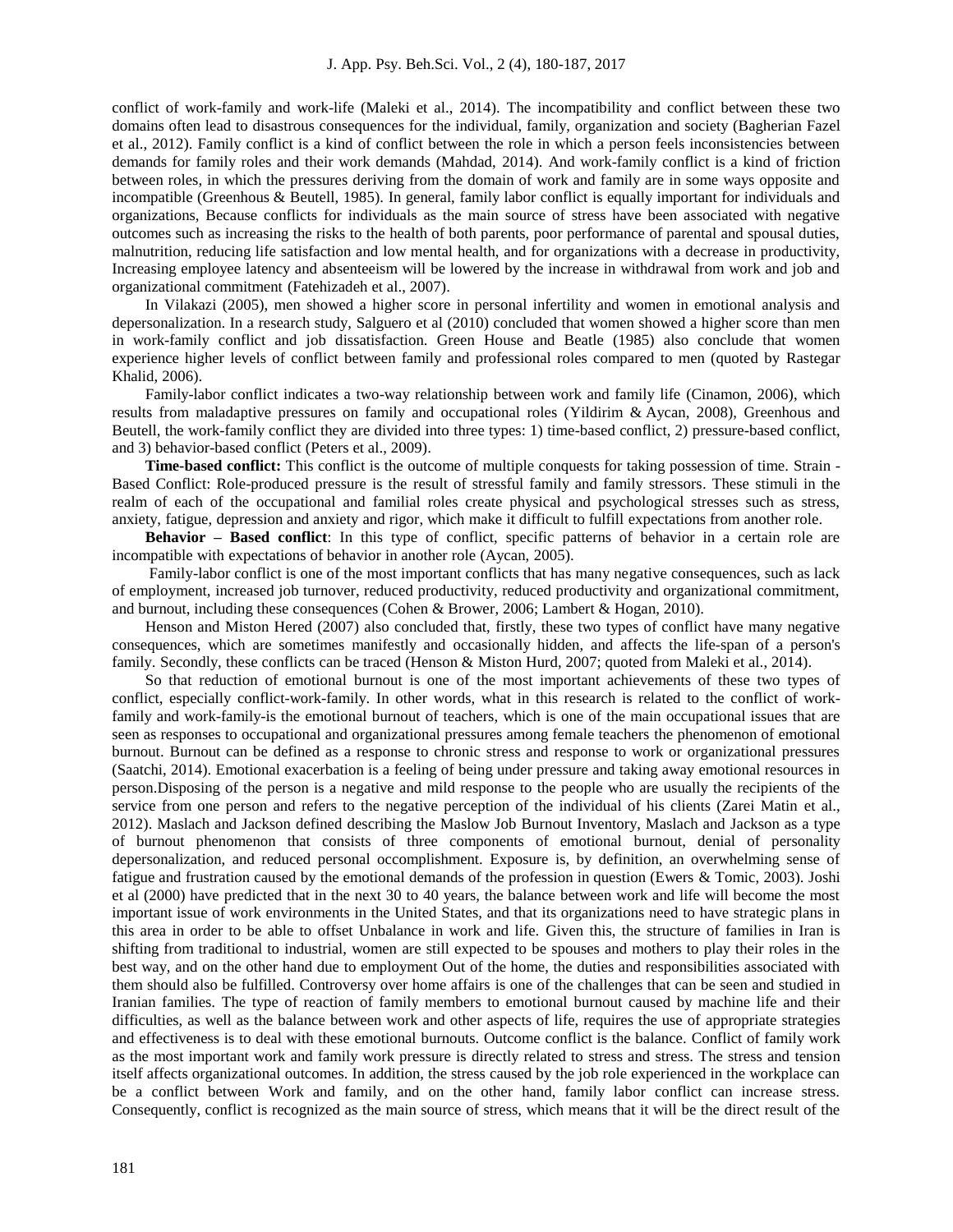stress conflict (Hashemi Sheikh Shabani et al., 2011). Taking into account that teacher education and education imposes high costs on the education system. The emotional burnout of these people leads to the loss of capital and reduces productivity Hence, identification of high-risk teachers and the use of therapeutic interventions such as training coping skills to prevent or reduce burnout are necessary (Khaleghi Nejad, 2009). This research aims at analyzing the status of work-family conflict and the family-work relationship and the relationship between the emotional burnout of primary school teachers in Shahin-e-Dagh and the question of whether the conflict between work and family-work there is a significant relationship between emotional burnout of primary school teachers in Shahin Dezh.

## **MATERIALS AND METHODS**

The research method is descriptive and correlational according to the purpose of the applied research and according to the nature of the research. A statistical population of all primary school teachers in Shahin Dezh was 320 people (227 males and 93 females) in 1995-2003. Using Morgan table, 175 (124 males and 51 females) Stratified random sampling was selected as a statistical sample .Two standard questionnaires were used to collect data, which are detailed in the following:

*a. Labor and Family Conflict Questionnaire:* To measure work-family conflict, a questionnaire of 18 multidimensional questionnaires of work-family conflict, Carlson et al (2000). This scale evaluates the six dimensions of conflict between work and family. The materials of this questionnaire are eighteen articles divided into six categories of three substances on a 5-point scale with Likert scale (totally agree to completely disagree).

The three main items are labor conflict and time-based families, three second-time family-time conflict, three working-class work-based and family-based conflict groups, three fourth-item work-family conflict, and three fifths of labor conflict And family-based behaviors, and the three-sixth article assesses family-based work-based conflict.

Carlson et al (2000) reported the validity of the family labor conflict questionnaire in a study of 0.71. In order to investigate the construct validity of this scale, after determining the content validity, Mashraei (2010), using factor analysis, verified the factor structure of the family labor conflict, and reported its construct validity for a sample of desirable nurses. For this test, Carlson and his colleagues reported the reliability of Cronbach's alpha from 0.76 to 0.89. Also, Mozhraei (2010) in his research reported an alpha of 0.91 for this questionnaire.

In another study, Tuttle (2006) reported the rate of reliability of time-based work-family conflict-conflict scales of 0.83 and the pressure-based work-family conflict scale of 0.87 (Toutl, 2006; Indicators cited, 2010), which for the same dimensions Carlson (2000) has obtained alpha values of 0.79 and 0.87, respectively. Bazragon (2012) in order to study the construct validity, 9 items of work-family conflict in the research were from the general question that was designed for this purpose, and the validity of the construct was used and all its correlation coefficients were between 0.60 and 0.89. It is calculated. The reliability of this questionnaire by Cronbach's alpha method in this study is 0.715.

Validation was also approved by five experts. Also, the structural model of work-family conflict scale in the study has significant regression weights of more than 7.7. He has reported that it states that the factor structure of this scale is confirmed in the research (Bazrafkan, 2012).

*b. Maslach & Jackson's (1981) Emotional Burnout Questionnaire:* This questionnaire consists of 22 separate materials that measure nine emotional burnout, five personality depersonalization, and eight items of individual performance. In this study, emotional burnout issues were identified. In terms of emotional burnout, the high scores represented burnout. In this study, 9 items were used to study the emotional burnout (Ghahramani et al., 2011). The respondents' response to each questionnaire follows two types of instruction:

(A) Frequent recipe: In this method, the number of times that the feeling of burnout has been experienced in terms of triple aspects is measured. Never (0) many times a year (1) once a month (2) several times a month (3) once a week (4) several times a week (5) every day (6). B) Instructions for severity: At this rate, the intensity of the subject's feelings for each of the burnout materials includes: never (0) very small (1) low (2) moderate (3) medium to high (4) severe (5) very severe (6) (quoted from Qanbarpur, 2014).

Maslach et al (2008) reported the reliability of the burnout scores by Cronbach's alpha method for each subscale of emotional analysis (0.90), personality disposition (0.79), and individual self-esteem (0.71) From Besami et al (2014). In a research conducted by Najibi Nasab (2009) on 30 teachers, emotional burnout ( $\alpha$  = 0.84) was obtained by  $\alpha = \alpha = 0.75$  (Peters, 2006). Also, Ghanbarpour (2014) has reported a reliability test for the burnout questionnaire of 0.784 among primary school teachers. In this study, for reliability of questionnaires, Cronbach's alpha test was used so that the reliability for the family work-conflict questionnaire was 0.806 and for the emotional burnout was 0.861. To test the hypotheses, Pearson correlation and linear regression were used simultaneously.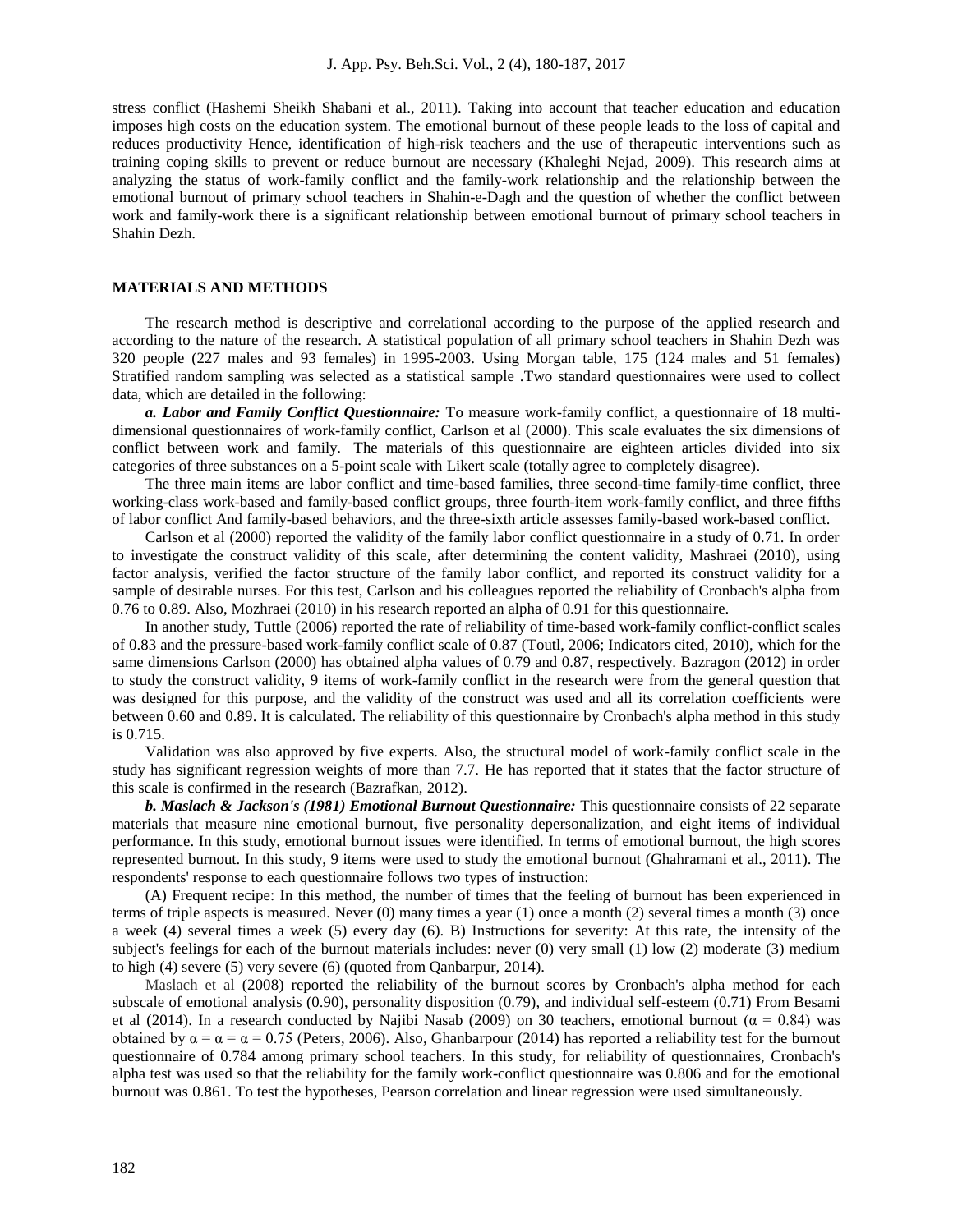## **RESULTS**

Statistical indicators related to labor conflict - family and family - work and its components (based on time, pressure and behavior) and emotional burnout of primary school teachers in Shahin Dezh city are presented in the sample.

| Contradiction          | N   | М     | MD    | <b>MDE</b> | VR | Max. | Min. |
|------------------------|-----|-------|-------|------------|----|------|------|
| Work - family time     | 75، | 10.22 | 2.920 | 0.221      | 34 | 12   |      |
| Family - work time     | 175 | 9.55  | 3.127 | 0.236      | 12 | 12   |      |
| Work - Family Power    | 175 | 9.78  | 2.455 | 0.186      | 12 | 12   |      |
| Family - work power    | 175 | 9.97  | 2.678 | 0.202      | 12 | 12   |      |
| Work - family behavior | 175 | 9.68  | 2.788 | 0.211      | 12 |      |      |
| Family - work behavior | 175 | 9.88  | 2.388 | 0.181      |    | 12   |      |
| Emotional burnout      | 175 | 24.86 | 7.109 | 0.537      | 27 | 34   |      |

**Table 1.** Statistical indexes related to research variables in the sample.

There is relationship between the components of conflict of family - work and work - family (based on time, pressure and behavior) to emotional burnout of primary school teachers in Shahin Dezh.

**Table 2.** Pearson correlation results for determining the relationship between variables.

| Variables                                                       | N   | Cor. coeff | Sig.  |
|-----------------------------------------------------------------|-----|------------|-------|
| Job conflict - Time-based family with emotional burnout         | 175 | 0.357      | 0.001 |
| Conflict of Work - Pressure-based family with emotional burnout | 175 | $-0.668$   | 0.001 |
| Work Conflict - The Family Based on Exposure Behavior           | 175 | 0.253      | 0.001 |
| Family conflict - Time-based work with emotional burnout        | 175 | $-0.576$   | 0.001 |
| Family Conflict - Work Based on Pressure with Emotional burnout | 175 | $-0.673$   | 0.001 |
| Family conflict - work based on behavior with emotional burnout | 175 | $-0.533$   | 0.001 |
| Conflict of Work - Pressure-based family with emotional burnout | 175 | $-0.668$   | 0.001 |

The Pearson correlation coefficient test was used to investigate the relationship between family-labor-family conflict-based components (time-based, stress-and-behavioral) with the emotional burnout of primary school teachers in Shahin Dezh, the results of which are shown in Table 2 as seen. . There is a direct and significant relationship between work-based conflict - time-based family ( $\rho = 357$ ) and behaviors ( $\rho = 0.253$ ) with emotional burnout of primary school teachers in Shahin-e-Dagh. There is a significant and inverse relationship between labor conflict - pressure-based family ( $\rho = -0.668$ ), family conflict - time-based work ( $\rho = -0.576$ ), pressure ( $\rho = -0.673$ ) and based on The behavior ( $\rho = -0.533$ ) is associated with emotional burnout of the primary school teachers in Shahin Dezh, which results in 95% confidence in the research hypothesis.

**Table 3.** Linear Regression Estimation Forecasting of emotional burnout based on family conflict component - work and work-family.

| Corr. Coe.                | Coe. Deter.      |           | Err Estim Coe | <b>Watson Camera Statistics</b> |       |
|---------------------------|------------------|-----------|---------------|---------------------------------|-------|
|                           |                  |           | deter         |                                 |       |
| 0.947                     | 0.896            |           | 2.328         | 1.848                           |       |
| Variables                 | Not standard coe |           | Standard coe  | Sig.                            |       |
|                           | в                | <b>MD</b> | B             |                                 |       |
| Fixed value               | 60.530           | 1.659     | -             | 36.482                          | 0.001 |
| Work - Family Time        | 0.118            | 0.067     | 0.048         | 1.771                           | 0.078 |
| Family - Work Time        | $-1.185$         | 0.063     | $-0.521$      | $-18.845$                       | 0.001 |
| Work - Pressure family    | $-0.361$         | 0.114     | $-0.125$      | $-3.162$                        | 0.002 |
| Family - Working Pressure | $-1.236$         | 0.102     | $-0.466$      | $-12.162$                       | 0.001 |
| Work - family behavior    | 0.021            | 0.069     | 0.008         | 0.305                           | 0.760 |
| Family - Work Behavior    | $-1.003$         | 0.080     | $-0.337$      | $-12.610$                       | 0.001 |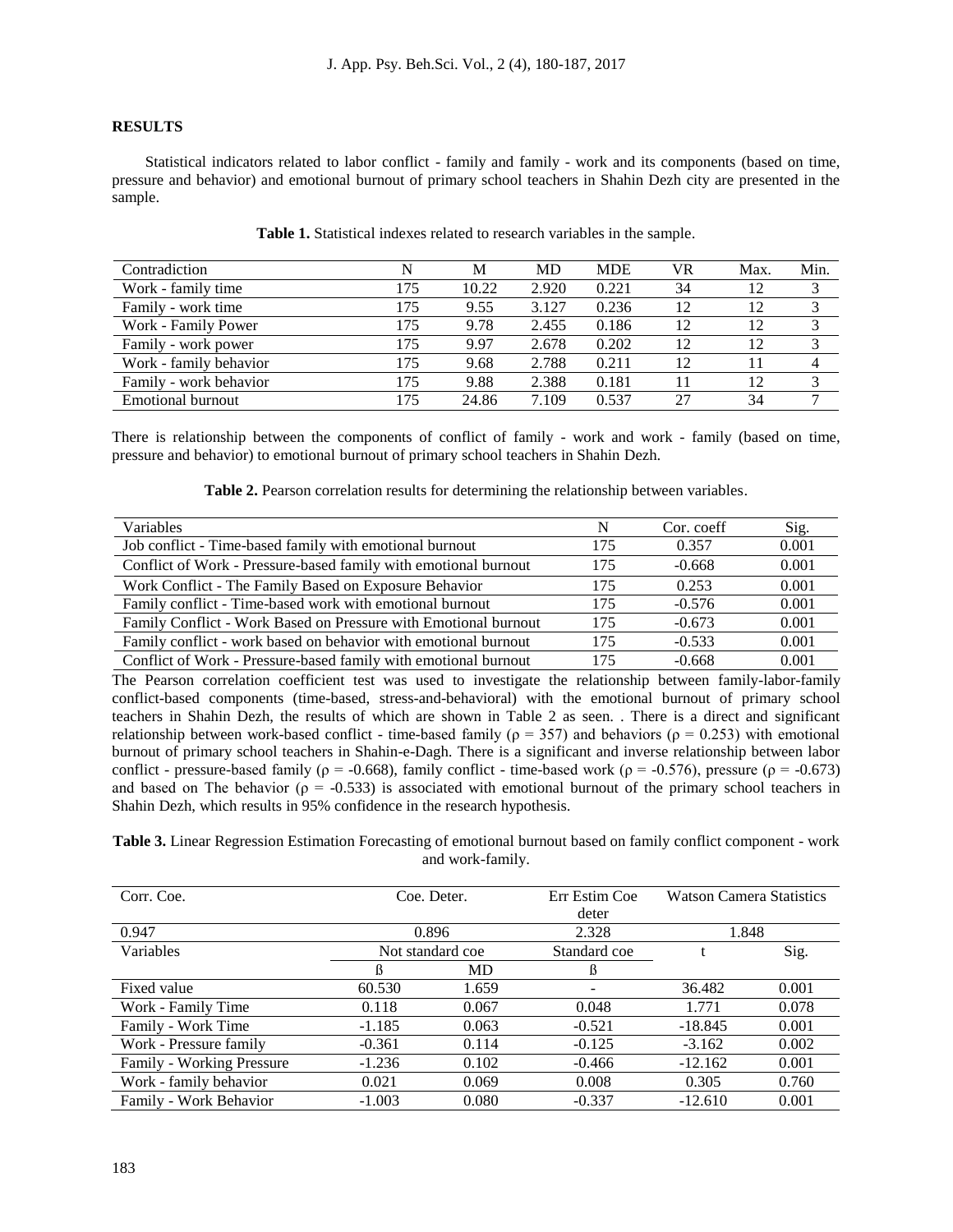In Table 3, the Watson camera statistics are used to calculate correlations between sentences for self-test. Because the value of this statistic is 1.848 and more than 1.5, then the assumption of the unbundling between the error sentences is rejected. Meanwhile, the correlation coefficient between two variables is 0.947 and the coefficient of determination is 89.9%. The value obtained from the determination coefficient indicates that about 89.6% of the variance of emotional burnout is explained by the independent variables in the regression model. Also, the fixed and β components of family conflict - time-based work, work-conflict-pressure-family, family conflict-work based on pressure and family conflict-behavior-based work was significant, But the value of β-work-conflict-time-family and work-conflict-family-family-based behavior-are not significant and are excluded from the regression model and according to the final model, the relation is estimated as follows. In this model family conflict - time-based work with  $X_1$ , labor conflict - pressure-based family with  $X_2$ , family conflict - pressure-based work with  $X_3$ , family conflict - work based on behavior with  $X_4$ , and dependent variable, emotional burnout with  $\tilde{y}$  shown:

$$
\tilde{\mathbf{y}} = \beta + \beta_1 X_1 + \beta_2 X_2 + \beta_3 X_3 + \dots + \beta_K X_K
$$
  

$$
\tilde{\mathbf{y}} = 60.530 + (-1.185X_1) + (-0.361X_2) + (-1.236X_3) + (-1.003X_4)
$$

## **DISCUSSION AND CONCLUSION**

The results of statistical tests showed that there is a direct and significant relationship between work-timebased conflict and time-based behavior and emotional burnout of elementary teachers in Shahin-e-Dagh. As much as work-based conflict-a time-based family-based behavior-increases, the amount of emotional burnout of teachers also increases, and vice versa. The results are logical. The results of previous research indicate that this burnout is more likely to occur in occupations where people spend a lot of working hours in close contact with other people (Shesley, 2000; Lee and Ashforth, 1993). Rastegar Khalid (2006) believes that work-family conflict is a kind of conflict between the role in which the pressure from family and work roles is irreconcilable from both sides, that is, participation in the role of work-family due to participation in the role Family or work is difficult, which is in line with the results of this research. Masoumi's results (2016) show a significant positive relationship between workfamily conflict and family-work-related work with burnout, which is in line with the results of this research. Also, the results of this research are in line with the findings of Lambert and Hogan (2010), Garrosaa et al (2008), Garrosaa et al (2008), Song (2008), AhangarAnzabi et al (2016), Bagheri (2016), Heydari (2016), Mahdad et al (2015), Pakhosh (2014), Caseroni Afifoon (2013), Mohammadi Mahmmouei (2012) Elahie, (2011), Shojaei (2008).

In explaining the results, it can be stated that emotional burnout is directly related to the high levels of worktime conflict demand - the time-based family, that is, the density of work is a crucial determinant of emotional burnout. People who do not have enough time to work in order to succeed in their work may spend a lot of their emotional energy and, at the same time, try to provide their work in a satisfactory manner. So people are driven to emotional burnout. Therefore, elemental teachers who are confronted with conflicts and tensions from the workplace or family, have less time and focus for their occupational activities, and this causes their emotional burnout in the not-so-long-term period**.**

Also, the findings indicated a reverse and significant relationship between work-family conflict-based family, family conflict-time-based work, stress-based behavior, and emotional burnout of teachers, resulting in reduced work-family-based conflict Pressure, family conflict - time-based, stress-based and behavior-based, emotional burnout of teachers, which, according to the researcher, is logical and consistent with the findings of previous research as well as existing theories, with the exception of the role accumulation approach in the work- family, as Peters et al. (2006) believe, it can be applied to family conflicts by using strategies. - Work was done and consequently saw the reduction of emotional burnout of primary teachers. Those who fit their family duties with job duties they can better control their work schedules, as well as those who are independent in choosing methods and methods of doing things**.** It is better to limit the negative effects of labor pressure on their family life**.**

Thus, Vaidanov concludes that the positive relationship between work-role and work-family conflict must be weaker for those who have high control over those who have less control which is not consistent with the results of this study**.** Garrosaa (2008) has conducted a research on the relationship between stressors, work-life conflict, and job burnout among female teachers in urban schools in Kenya, and data analysis has shown that teachers clearly identify and describe stressors which lead to conflict between the family and the family, which is in line with the findings of this study**.**

The results of Yazdi Sharia et al (2014) indicate that working life has a negative and significant effect on emotional burnout, and experience of abusive activity has a positive and significant effect on emotional burnout.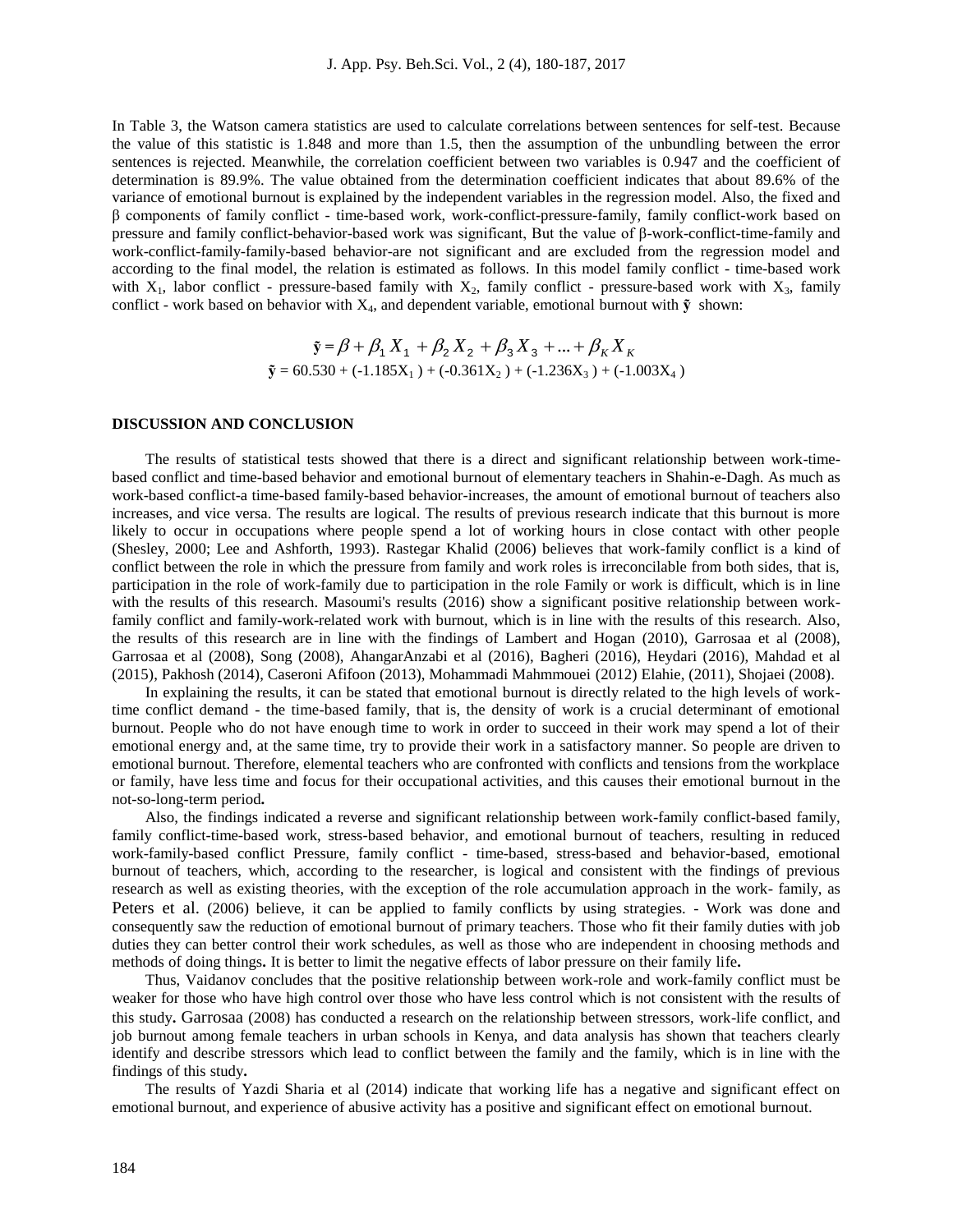On the basis of this, it is understood that understanding the individual's job fit and the relationship between colleagues is one of the important factors for reducing the emotional burnout of the experts and, as a result, increasing organizational productivity, and confirms the findings of this study.

The results of Cinamon et al (2007) shows that there is a significant relationship between work-family conflicts with job burnout. In this regard, Cinamon (2006) believes that the pressure generated by the role is a result of the tensions of the occupational and family. These stimuli in the realm of each occupational and familial role create physical and psychological stresses such as stress, anxiety, fatigue, depression and boredom and stiffness that are not consistent with the findings of this study.

Also, the results of the research are in line with the findings of Lambert and Hogan (2010), Garrosaa et al (2008), AhangarAnzabi et al (2016), Heydari (2016), Mahdad et al (2015), Pakhosh (2014), Caseroni Afifoon (2013), Shojaei (2008)

In explaining the results, we can point out the findings of Netemyer et al (1996), family conflict is a form of conflict within roles, at which time the total is assigned the family's responsibilities and the burnout caused by family duties disrupt job responsibilities. In another tibon, one can state that the conflict between work and the family is known as a major issue affecting both employees and employers and their families**.**

This conflict arises from the interference of occupational and family roles. Therefore, teachers who have family and professional roles are undoubtedly under the pressure of the demands and requirements of their various roles and have inconsistencies between these roles and to the extent Most suffer from emotional burnout. Greenhous and Beutell (1985) also argue that conflict with the family is a conflict between roles in which stresses and requirements of the workplace interfere with the function of family responsibilities, or a form of conflict between roles in which burnout the resulting work and family roles are in some ways inconsistent. This means that participation in other roles becomes more difficult.

In line with the research findings, teachers are suggested to be sensitive to emotions and self-concept so that they can overcome conflict resolution ideally. Expressing critical and constructive criticism, appreciating teachers, empathy toward their problems, supportive and friendly behaviors, enhances the work environment, which can lead to a decrease in emotional burnout of teachers. Regarding the interactive relationship between the variables considered with emotional burnout, the need for attention of the officials, school administrators and educators is necessary for these variables.

The distribution of brochures, journals, and journals in the field of family-work-family conflict-solving skills is recommended among primary teachers and specialized seminars and conferences, and it is suggested that faculty and faculty members instruct the faculty and faculty of instruction to identify the factors and tools that affect the ability Understand conflict resolution**,** So that they can take steps to improve the reduction of emotional burnout. Also, in order to reduce the emotional burnout of elementary teachers and the impact of the work-time-based worklife conflict, it is necessary to review the hours required for elementary teachers**.**

### **Conflict of Interest**

The authors declare no conflict of interest.

### **REFERENCES**

- AhangarAnzabi, A., Zare Bahram Abadi, M., & Shafiabadi, A. (2016). Effectiveness of job empowerment based on Super Growth Theory on reducing the work-family conflict and occupational burnout syndrome of employed married students at postgraduate level in Shabestar Islamic Azad University. Educational and Evaluation Scientific Journal, 9(33), 45-67**.**
- Aycan, Z. (2005). Relative contributions of child care, spousal support and organizational support in reducing workfamily conflict for men and woman: The case of turkey. Sex roles. Journal of Resaerch.57, 31-42.
- Bagheri, M. (2016). Relationship between work-family conflict with burnout and quality of life in firefighters in Tehran. Thesis Master. Allameh Tabatabai University of Tehran.
- Bagherian Fazel, F., Shabani, B., & Farahani, A. (2012). Determining the Relationship between Family Work Conflict and Quality of Life of Chiefs and Deputy Chief Executive Officers of Hamedan Province. Research Reports on Sport Management and Motor Behavior, 8(15), 109-122.
- Bazrafkan, H. (2012). Investigating the relationship between work-family conflict and mental health, job performance and job satisfaction with the role of mediator of job stress and the role of moderating psychological hardiness in satellite staff of National Iranian Drilling Company. Master's thesis of Industrial and Organizational Psychology, Shahid Chamran University of Ahvaz.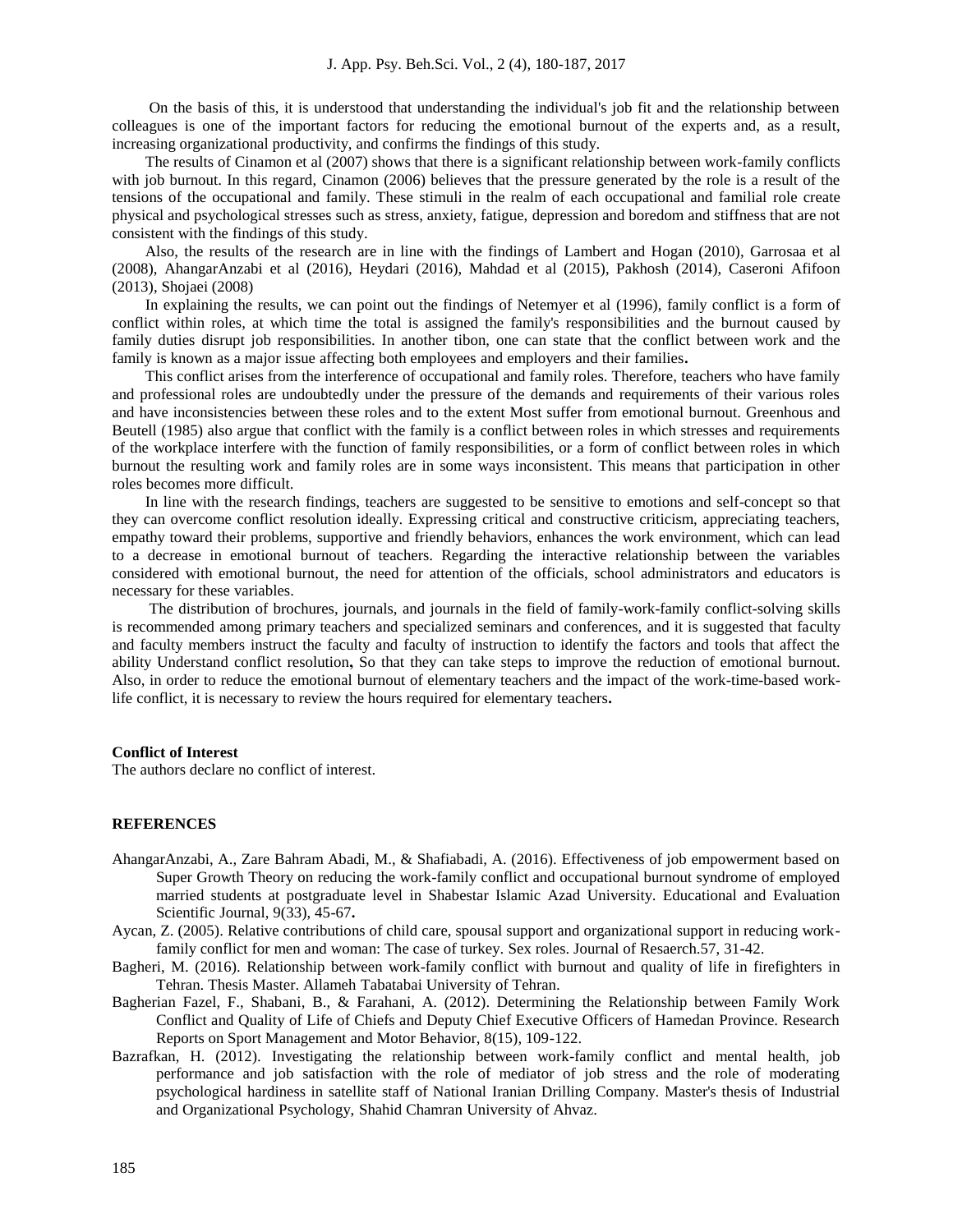- Besami, A., Chizari, M., & Abbasi, E. (2014). Relationship between job characteristics and burnout among experts of Jihad-e-Agriculture Organization of Kurdistan province. Journal of Agricultural Extension and Education Research, 7(4), 27-422.
- Carlson, D. S., Kacmar, K. M., & Williams, L. J. (2000). Construction and Initial Validation of a Multidimensional Measure, 36(2), 76-249.
- Caseroni Afifoon, F. (2013). Investigating the relationship between work-family conflict with general health, cognitive impairment in work environment and marital satisfaction considering the moderating role of sleep quality and self-efficacy of work-family conflict in employees of Aghajari oil and gas exploitation company. Thesis Master. Shahid Chamran University of Ahvaz.
- Cinamon, R. G. (2006). Anticipated work. family conflict Effect of Gender, self -Efficacy and family Background the career Development Quarterly, 54(3), 202–215.
- Cinamon, R. G., Rich, Y., & Westman, M. (2007). Teachers' occupation-specific workfamily conflict. The Career Development Quarterly, 55(3), 249–261.
- Cohen, G., & Brower, Q. (2006). Work-family conflict management. Journal of Applied Psychology, 87, 398-407.
- Elahie, M. (2011). Investigating the relationship between work-family conflict with job stress factors of female employees of Saipa Yadak Company. Thesis Master. Tarbiat Moalem University of Tehran**.**
- Ewers, W. J. G., & Tomic, W. (2003) Burnout among Dutch reformed clergymen. Journal of Psychology and Theology,  $31(2)$ .
- Fatehizadeh, M., Naghavi, A., & Soltani, M. (2007). The study of the relationship between social support and workfamily conflict among employed women. Quarterly Journal of Occupational and Organizational Counseling, 1(1), 121-132.
- Garrosaa, E., Bernardo, M. J., Youxin, L. J., & Luis, G. (2008). The Relationship between Socio- Demographic Variables, Job Stressors, Burnout, and Hardy Personality in Nurses: An Exploratory Study. International Journal of Nursing Studies, 45, 418–427.
- Ghahramani, M., Arasteh Nazari, Z., & Memar, M. A. (2011). Investigating the Effect of Control Source in the Workout Burnout of Female Educators in the Literacy Movement of Tehran. Quarterly Journal of Occupational and Counseling, 3(8), 69-84.
- Ghanbarpour, L. (2014). The study of the relationship between the problems of multi-stage teachers and burnout in elementary schools in Urmia. Thesis Master. Islamic Azad University, Urmia Branch.
- Greenhous, J. H., & Beutell, N. J. (1985). Sources of conflict between work and family roles. Academy of Management Review, 10, 76-88.
- Hashemi Sheikh Shabani, I., Arshadi, N., & Bazrafkan, H. (2011). Structural analysis of work-family conflict with job satisfaction and mental health. Quarterly Journal of Family Counseling and Psychotherapy, 1(3), 349- 365.
- Heydari, S. (2016). The Effect of Emotional Intelligence and Resilience on Selling Ability to Abandon Service with the Mediator of Emotional Fatigue and Work-Family Conflict. Thesis Master. Kurdistan University**.**
- Jafari, F. (2005). The Effectiveness of Premarital Communication Skills Training on Marital Satisfaction after Marriage. Master thesis of family counseling. Allameh Tabatabai University of Tehran.
- Joshi, S., et al. (2000). Work life balance: a case of social responsibility or 14 Competitive advantage? Www. Work life balance. Com.
- Khaleghi Nejad, M. (2009). The Relationship Between Burnout and Organizational Justice with Citizenship Behavior among High School Teachers in NI. Master thesis, Azad University of Marvdasht**.**
- Lambert, E., & Hogan, N. L. (2010). Work-family conflict and job burnout among correctional staff. 106, (1), 19- 26. [National Library of Medicine](http://www.nlm.nih.gov/) [National Institutes of Health.](http://www.nih.gov/) Publemid. gov.
- Mahdad, A. (2014). Industrial and Organizational Psychology. Tehran: Forest parks.
- Mahdad, A., Iranpour, M., & Golparvar, M. (2015). The prediction of work-family conflict-work through happiness in the workplace and organizational commitment at Mohammad Rasool-Allah Hospital in Mobarakeh. Quarterly Journal of Advanced Psychological Research, 10(38), 167-185.
- Maleki, M., Baghban, I., Fatehizadeh, M., & Etemadi, A. (2014). The Effect of Work-Family Conflict Management Training on Job Satisfaction among Women Employed in Isfahan University. Quarterly Journal of Occupational and Organizational Counseling, 6(19), 128-110**.**
- Maslach, C., & Jackson, S. E. (1981). The measurement of experienced burnout. Journal of Occupational Behavior, 2(2), 99-113.
- Maslach, C., & Leiter, M. P. (2008). Early predictors of job burnout and engagement. J. Appl. Psychol; 93, 498– 512.
- Masoumi, M. (2016). Study of the relationship between labor conflict family and family Work with job burnout in Khorasan Razavi railway shift staff. Thesis Master. Islamic Azad University of Shahrood Branch**.**